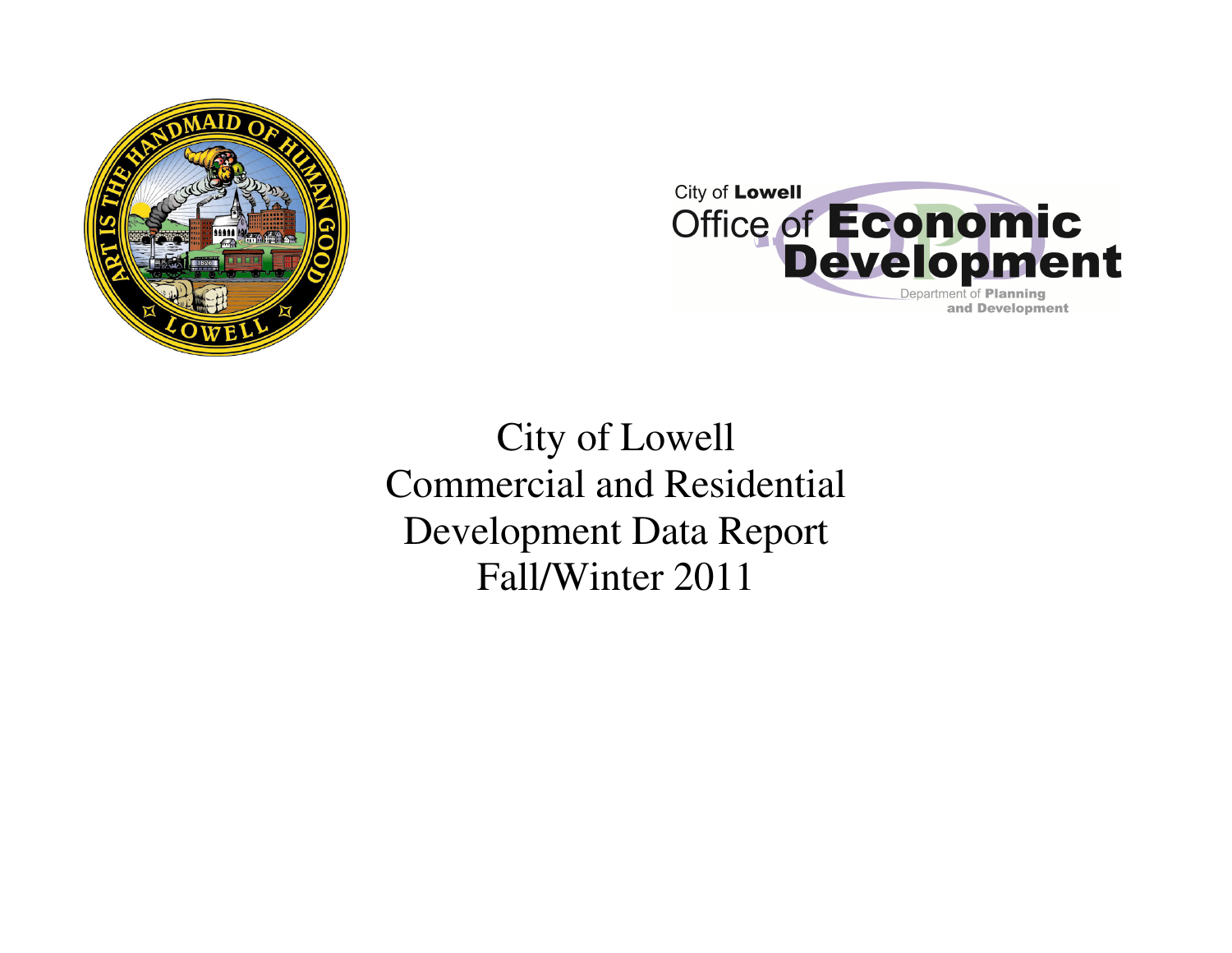



# **City of Lowell Department of Planning and Development Development Data**

The Commercial and Residential Development Data Report keeps an update of commercial and residential being developed in the City of Lowell. This data is reported on a quarterly basis and is distributed to various city departments (or within the Department of Planning  $\&$  Development) City department and the general public. This information tracks development progress from permitting and construction to completion. Criteria for the data report are:

- Commercial projects totaling over 10,000 square feet.
- •Residential projects of four or more units that are new construction or rehab/renovation projects.

Projects meeting the criteria will be categorized by status, which include:

- Board Project Review/Approval = development under review or approval by Planning Board, Historic Board or Zoning Boards of Appeal
- Permitting = building permit under review by Building Department
- Under Construction = development received Building Permit
- Complete = project received Certificate of Occupancy (CO) or Temporary CO.

Any questions or comments about the Development Data Report to: Theresa Park Director of Economic Development City of Lowell Department of Planning and Development JFK Civic Center 50 Arcand Drive, Lowell MA, 01852 Phone: 978-674-4252 Fax: 978-446-7014 Email: Tpark@lowellma.gov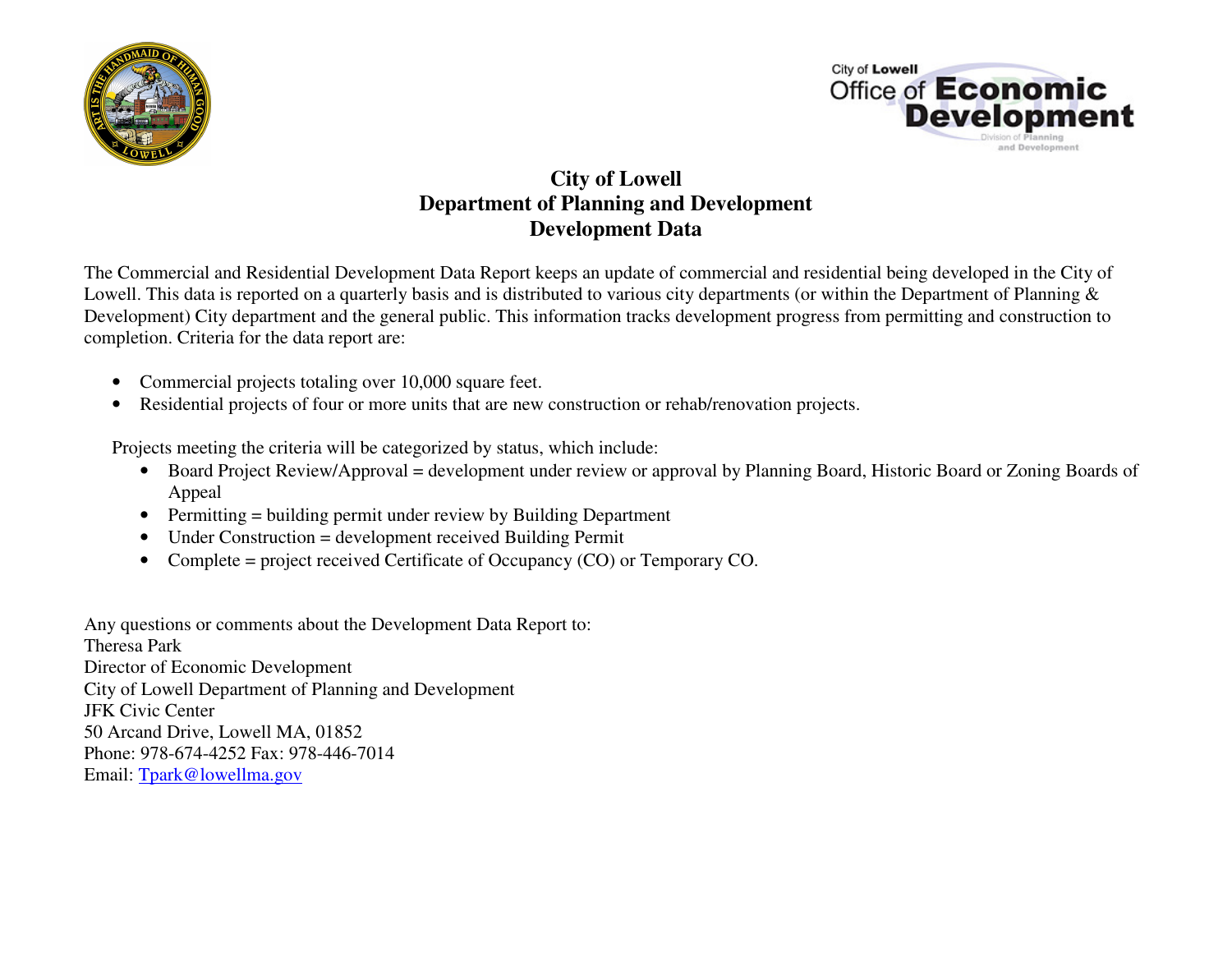# **City of Lowell Development Data Report**

## **Commercial Projects**

## **Status: Board Review/Approval/Permitting**

| <b>Project Address</b>                   | <b>Developer</b><br><b>Name</b>                | <b>Date</b><br><b>Approved</b> | <b>Project Use</b> | <b>Parcel Size</b> | <b>Gross Floor</b><br>Area | Number of<br><b>Units</b>   | <b>Unit Sizes</b><br>(SqFt) | <b>Investment</b> | Add'l Info                                                                                                                                                                                                  |
|------------------------------------------|------------------------------------------------|--------------------------------|--------------------|--------------------|----------------------------|-----------------------------|-----------------------------|-------------------|-------------------------------------------------------------------------------------------------------------------------------------------------------------------------------------------------------------|
| 225 Middlesex<br><b>Street</b>           | Appleton<br>Mills No. 5<br><b>Realty Trust</b> | August<br>2009                 | Mixed Use          | 59,000             | 150,361                    | 75                          | N/A                         |                   |                                                                                                                                                                                                             |
| Middlesex/Edwards<br>St. (Walgreens)     | Coffman<br><b>Realty Group</b>                 | August<br>$2011 -$             | Retail             | 68,067             | 14,820                     | $\mathbf{1}$                | N/A                         |                   | Will include 30<br>parking spaces, and<br>a drive-thru                                                                                                                                                      |
| 585, 597, 601<br><b>Merrimack Street</b> | Soucy<br>Industries,<br>Inc.                   | December<br>2011               | Commercial         | 21,254             | 15,000                     | N/A                         | N/A                         | \$5.8 million     | Demolition of<br>former community<br>health center<br>facility entirely and<br>construction of new<br>3-story, 5,000 sq.<br>ft. per floor<br>building with drive-<br>thrus for Jeanne<br>D'Arc Credit Union |
| 81 Bridge Street                         | New England<br>Community<br>Care               | October<br>2011                | Commercial         | 45,318             | 33,864                     | N/A                         | N/A                         | \$2 million       | To convert an<br>existing<br>commercial<br>condominium<br>building into a day<br>rehabilitation<br>center.                                                                                                  |
| *130 John Street                         | <b>Boott Mills</b><br>Developer,<br>LLC.       | November<br>2011               | Mixed-Use          | 94,012             | 43,035                     | 77<br>residential<br>units* | N/A                         |                   | Complete<br>renovation of Boott<br>Mills West into<br>approx. 43,000 sq.ft<br>of commercial<br>space and 77<br>residential units.                                                                           |

\*Also applicable under Residential Projects section.

### **Status: Under Construction**

| Project<br>. .<br>Address | Developer<br>$\mathbf{H}$<br>Name | Date<br>Approved | <b>Project Use</b> | <b>Parcel Size</b> | Floor<br>Gross<br>Area | Number of<br><b>Units</b> | <b>Unit Sizes</b><br>$\epsilon$<br>(Sq Ft) | Investment<br>Estimated i | Add'l Info |
|---------------------------|-----------------------------------|------------------|--------------------|--------------------|------------------------|---------------------------|--------------------------------------------|---------------------------|------------|
|---------------------------|-----------------------------------|------------------|--------------------|--------------------|------------------------|---------------------------|--------------------------------------------|---------------------------|------------|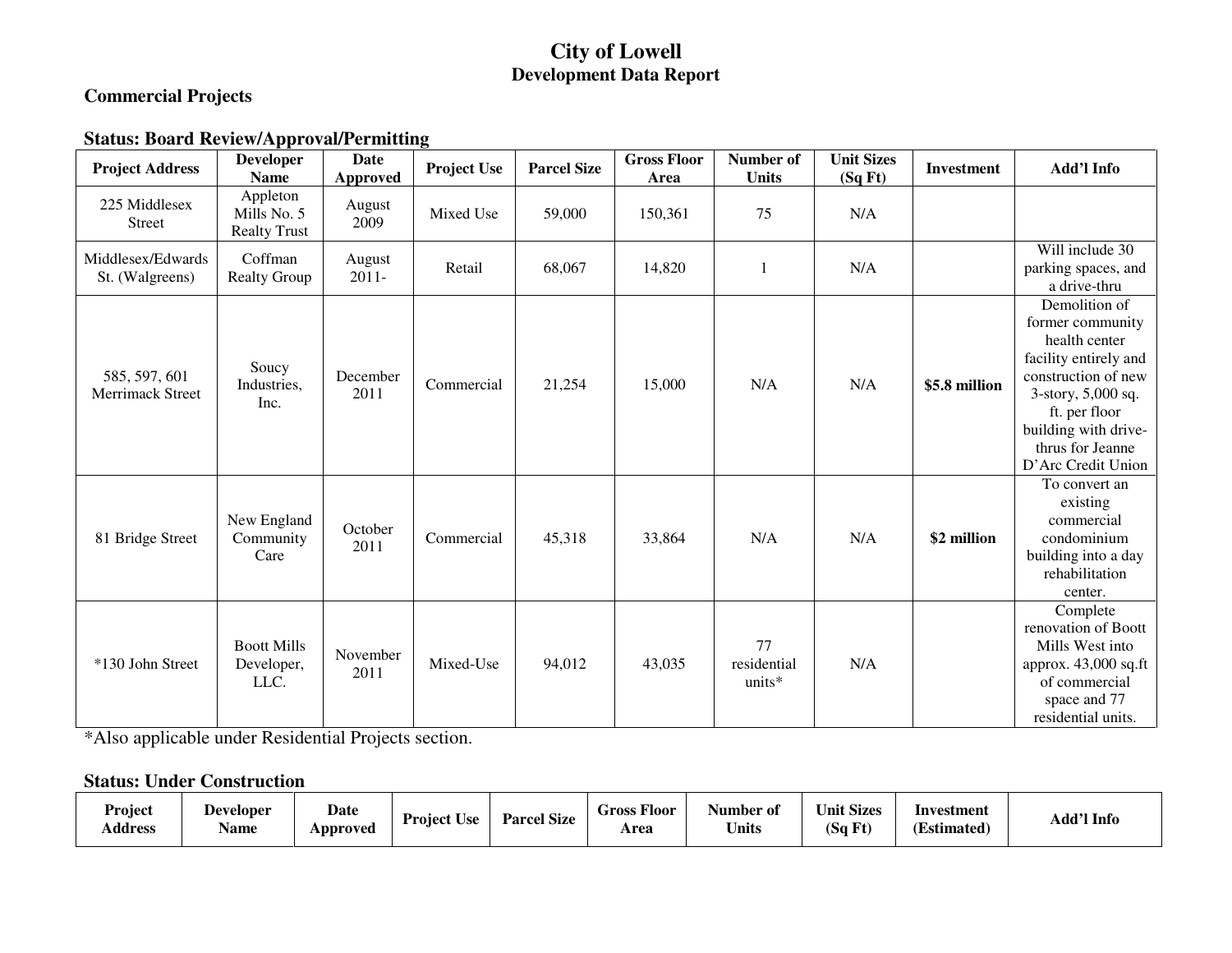| 1235 Bridge<br>St                                                                   | Valley<br>Properties, Inc.                 | Aug. 2008                | Retail     | 387,708   | 110,500            | N/A | N/A |              | Walgreens/ Market<br>Basket are completed<br>at this site. Other<br>stores still being<br>completed                                                   |
|-------------------------------------------------------------------------------------|--------------------------------------------|--------------------------|------------|-----------|--------------------|-----|-----|--------------|-------------------------------------------------------------------------------------------------------------------------------------------------------|
| Hamilton<br><b>Canal District</b>                                                   | Trinity<br>Financial                       | March 2009               | Mixed Use  | 589,960   | $\sim$ 2.2 million | 725 | N/A |              | Phase I under<br>construction                                                                                                                         |
| 295 Varnum<br>Avenue<br>(LGH)                                                       | Gilbane<br>Building Co.                    | April 2010               | Mixed Use  | 2,784,123 | 170,000            | N/A | N/A | \$95 million |                                                                                                                                                       |
| University<br>Ave (UMass<br>Lowell<br>Emerging<br>Tech and<br>Innovation<br>Center) | University of<br>Massachusetts<br>- Lowell | $\overline{a}$           | R & D      | ~174,240  | 82,000             | N/A | N/A | \$70 million | When completed will<br>be a LEEDS silver<br>building. To be<br>completed July 2012                                                                    |
| Broadway<br>and Wilder<br>(UMass<br>Lowell Health<br>and Social<br>Sciences)        | University of<br>Massachusetts<br>Lowell   | $\overline{\phantom{a}}$ | Mixed Use  |           | 69,000             | N/A | N/A | \$40 million | Expected completion<br>Spring 2013 c                                                                                                                  |
| 1088-1100<br>Gorham<br>Street                                                       | Test n' Build                              |                          | Mixed-Use  | 62,120    | 42,000             | N/A | N/A |              | Proposed partial<br>demolition of<br>existing building.<br>Renovations include<br>new retail space, new<br>wholesale/industrial<br>space and parking. |
| 161 Jackson<br><b>Street</b><br>(LCHC)                                              | Consigli<br>Construction                   | April 2011               | Commercial | 41,990    | 100,000            | N/A |     | \$42 million | Rehabbing old mill<br>building                                                                                                                        |
| 550 Bridge<br>Street                                                                | Adie/Conway                                | <b>July 2011</b>         | Commercial | 29,628    | 6,200              | N/A |     |              | Dunkin Donuts/<br>Digital Credit Union                                                                                                                |

### **Total Gross Floor Area: 3,036,780 SF**

**Residential Projects** 

**Status: Board Review/ Approval/ Permitting**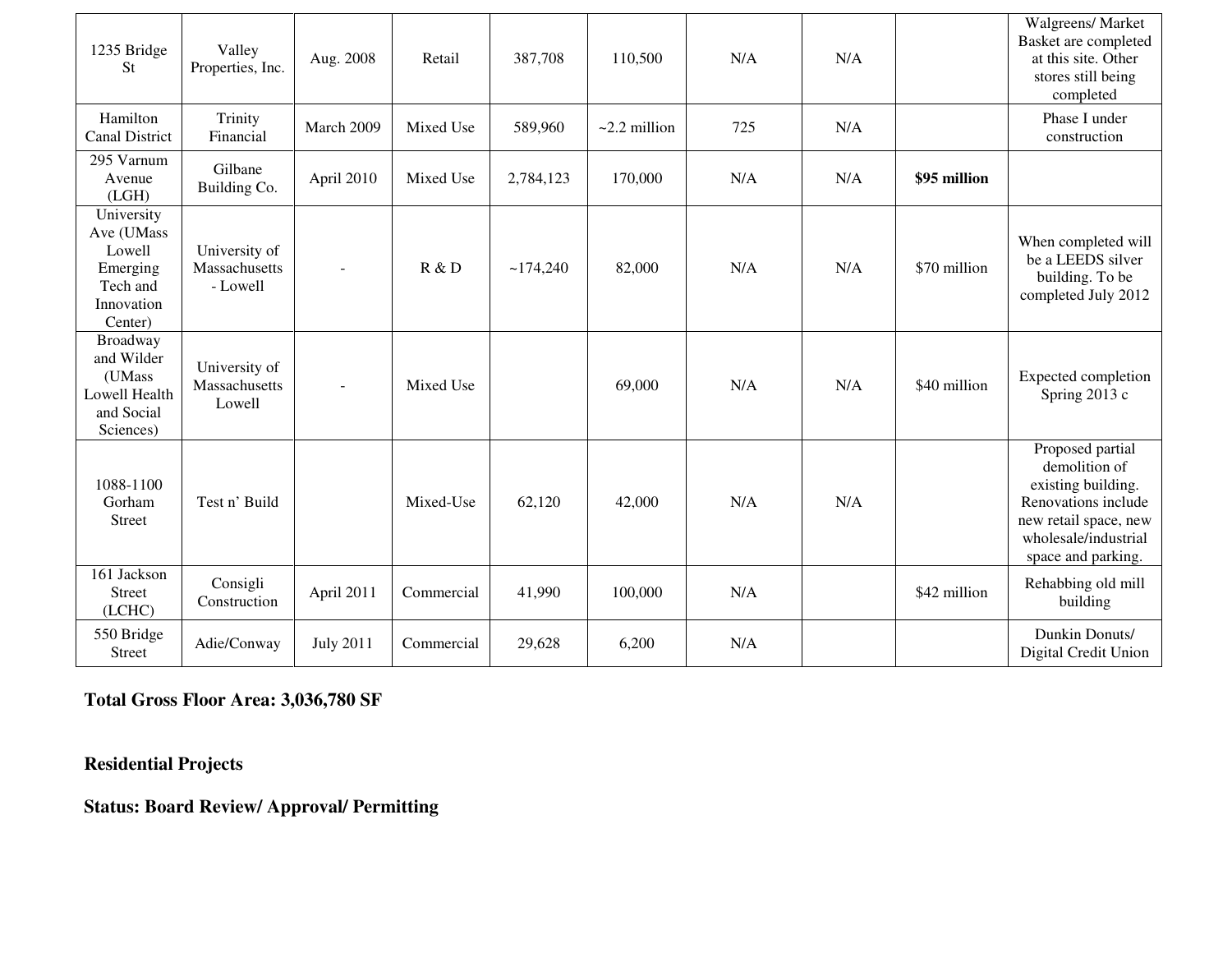| <b>Project Address</b> | <b>Developer Name</b>          | Date Approved | <b>Parcel Size</b> | <b>Gross Floor</b> | Number of    | <b>Unit Sizes</b> | <b>Investment</b> | Add'l Info                                                                                            |
|------------------------|--------------------------------|---------------|--------------------|--------------------|--------------|-------------------|-------------------|-------------------------------------------------------------------------------------------------------|
|                        |                                |               |                    | Area               | <b>Units</b> | (SqFt)            |                   |                                                                                                       |
| 106 Marginal St.       | <b>Brasi Development</b>       | May 2011      | 180,753            | 171,092            | 156          | N/A               |                   | Recently<br>changed from<br>multi-unit<br>residential to<br>private dorm<br>operated by<br><b>UML</b> |
| 305-327 Gorham<br>St.  | Coalition for a Better<br>Acre | December 2011 | 52,000             | 58,291             | 48           | N/A               |                   | Total of 48<br>rental<br>apartments                                                                   |
| 278 Central Street     | Erin Yates                     | December 2011 | 3,345              | 11,880             | 17           | N/A               |                   | Convert $3rd$ and<br>$4th$ floor into 17<br>lodging units                                             |
| *130 John Street       | Boott Mills Developer,<br>LLC. | November 2011 | 94,012             | 43,035             | 77           | N/A               | N/A               |                                                                                                       |

\*Also applicable under Commercial Projects section.

#### **Status: Under Construction**

| <b>Project Address</b>                                        | <b>Developer Name</b> | Date Approved | <b>Parcel Size</b> | <b>Gross Floor</b> | Number of    | <b>Unit Sizes</b> | Investment   | Add'l Info                                                      |
|---------------------------------------------------------------|-----------------------|---------------|--------------------|--------------------|--------------|-------------------|--------------|-----------------------------------------------------------------|
|                                                               |                       |               |                    | Area               | <b>Units</b> | (SqFt)            |              |                                                                 |
| 76-80 Rogers<br>St/Condominiums at<br><b>Concord Crossing</b> | Rogers & Perry LLC    | Jan. 2008     | 94,612             | 94,605             | 35           | 2,703             | \$348,000    | $1st$ Phase<br>completed; $2nd$<br>Phase under-<br>construction |
| Rivers Edge Rd                                                | Single Family/Duplex  | Jan. 2004     | 1,490,0000         | N/A                | 181          | 1,300             | \$20 million | 108 units have<br>been completed                                |

 **Total Number of Housing Units: 514**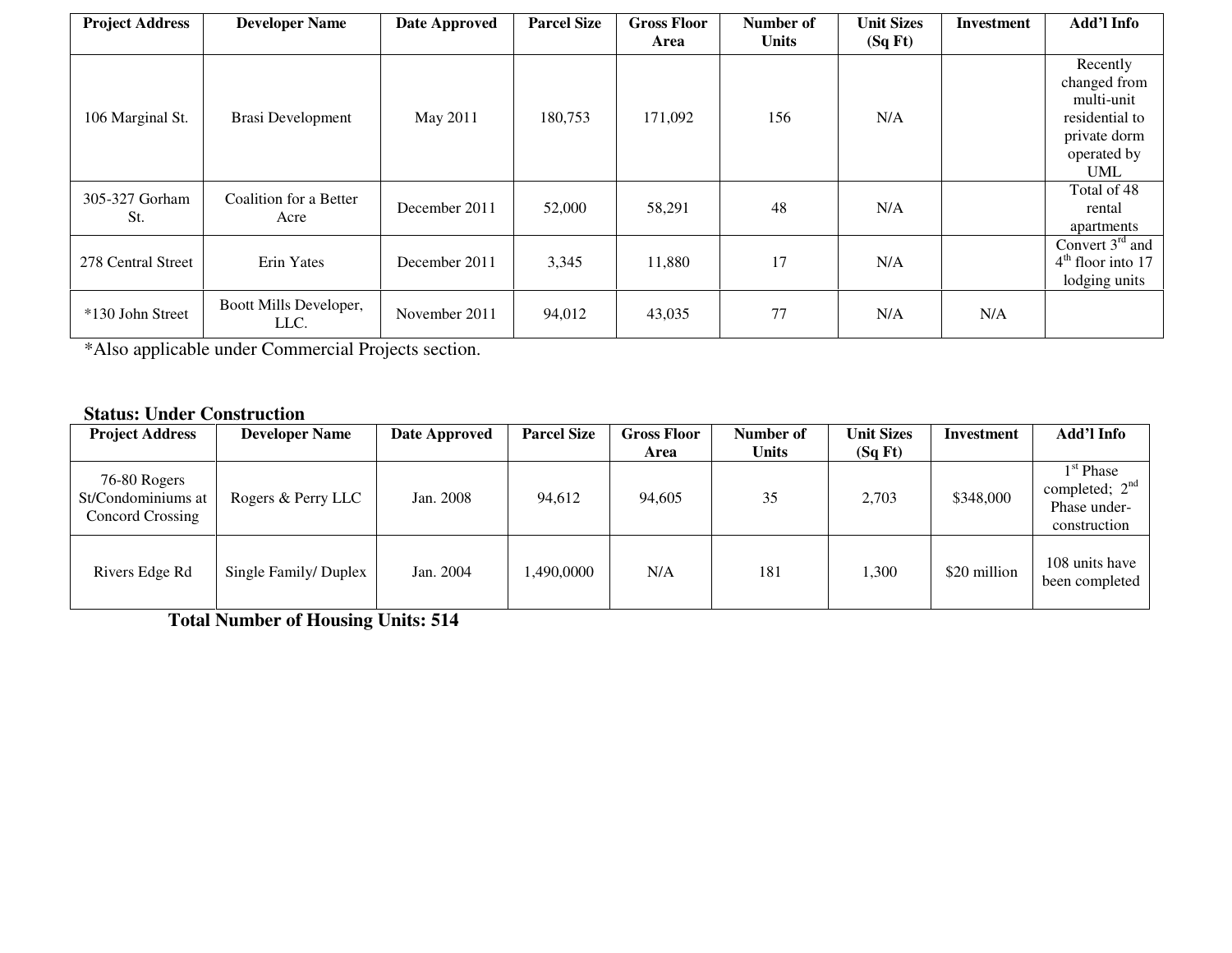# **Development Data Completed Projects**

## **Commercial Projects Completed in 2011**

| <b>Project Address</b>                   | <b>Gross Floor Area</b> |
|------------------------------------------|-------------------------|
| 101 Lakeview Avenue (Chinese Restaurant) | 11,090                  |
| 1141 Bridge Street (Retail Plaza)        | 5,400                   |
| 62 Lewis Street (Parking lot)            |                         |
| 1782 Middlesex Street                    | 7.401                   |

**Total Floor Area: 23,891sf** 

#### **Commercial Projects Completed in 2010**

| <b>Project Address</b>                  | <b>Gross Floor Area</b> |
|-----------------------------------------|-------------------------|
| 790 Chelmsford Street (Lowe's)          | 153,000                 |
| 40 Perkins Place (Parking Garage)       | -                       |
| 102 Middlesex Street (Byrne's Building) | 7,693                   |

 **Total Floor Area: 160,693sf** 

#### **Commercial Projects Completed in 2009**

| <b>Project Address</b>                                    | <b>Gross Floor Area</b> |
|-----------------------------------------------------------|-------------------------|
| 612 Dutton St (Dunkin Donuts)                             | 2,800                   |
| 235 Father Morrisette (Jeanne D'Arc)                      | 53,000                  |
| 229 Stedman Street (PrideStar Ambulance/ Daley Construct) | 17,040                  |
| 119 Plain Street (Target)                                 | 137,000                 |

 **Total Floor Area: 209,840sf** 

### **Commercial Projects Completed in 2008**

| <b>Project Address</b>   | <b>Gross Floor Area</b> |
|--------------------------|-------------------------|
| 585 Middlesex St (Nobis) | 18,207                  |
| 25 Wood Street           | 7,150                   |
| $1519-1527$ Middlesex St | 9.970                   |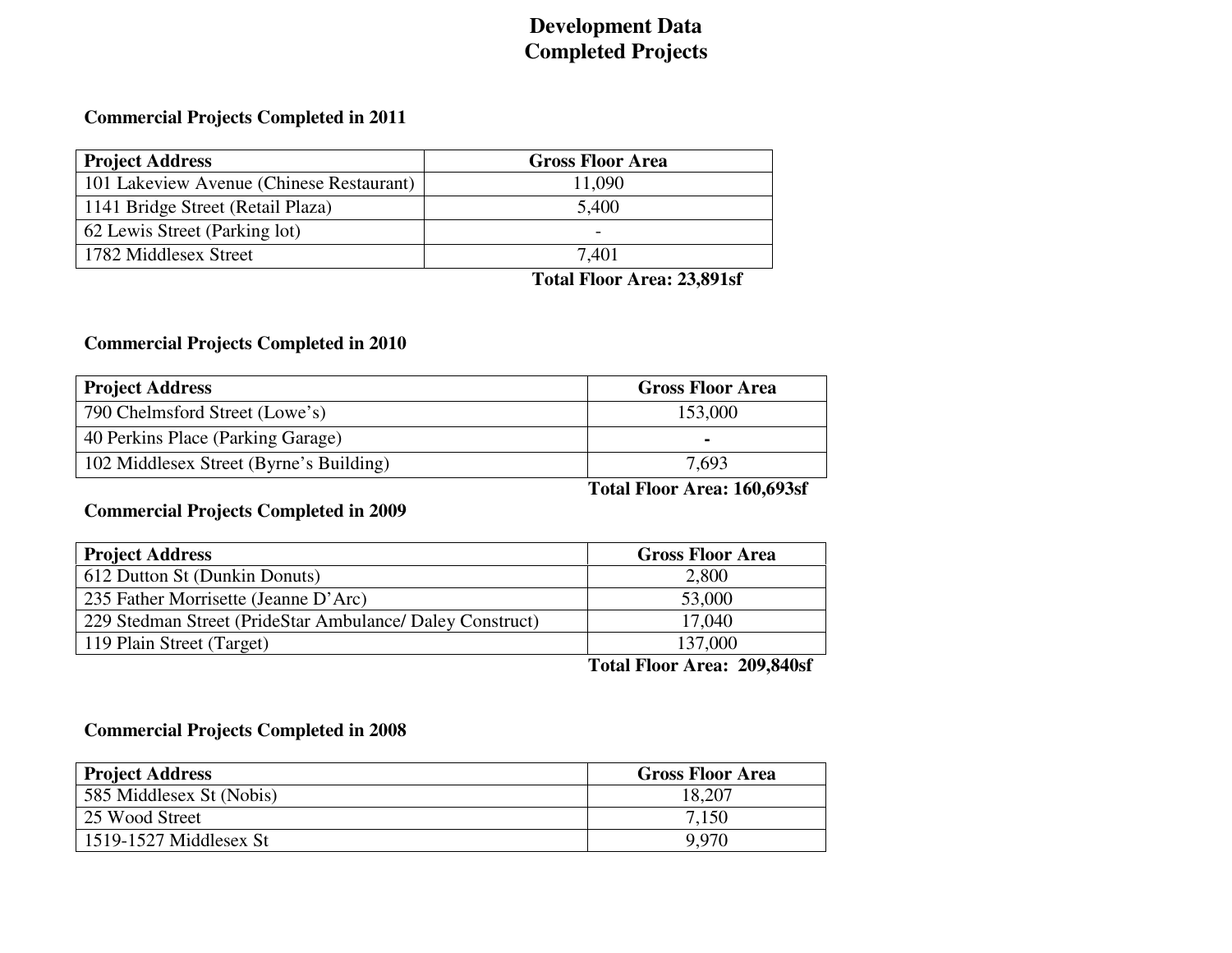| 14 Perry Street                      | 8,289  |
|--------------------------------------|--------|
| 621 Dutton Street                    | 3,600  |
| 318 Bridge Street (new CVS)          | 11,800 |
| 92-98 Middle St (Village Smokehouse) | 12,125 |

### **Total Floor Area: 71,141 sf**

#### **Residential Projects Completed in 2011**

| <b>Project Address</b>                     | <b>Total # of Residential</b> |  |  |
|--------------------------------------------|-------------------------------|--|--|
|                                            | <b>Units</b>                  |  |  |
| 219 Jackson Street (Appleton Mills)        | 135                           |  |  |
| 760 Merrimack St./St. Joseph's High school | 22                            |  |  |
| 200-206 Rogers Street                      | 12                            |  |  |
| $\vert$ 478-486 Moody Street               | 23                            |  |  |
|                                            |                               |  |  |

**Total Number of Units: 192** 

#### **Residential Projects Completed in 2010**

| <b>Project Address</b>                     | Total # of Residential Units |
|--------------------------------------------|------------------------------|
| 104 West Meadow Road/Rita Street Extension |                              |

**Total Number of Units: 5** 

#### **Residential Projects Completed in 2009**

| <b>Project Address</b> | <b>Total # Of Residential Units</b> |
|------------------------|-------------------------------------|
| 40 Perkins             | 183                                 |
| --- - - - - -<br>___   |                                     |

**Total Number of Units: 183** 

### **Residential Projects Completed in 2008**

| <b>Project Address</b>                | <b>Total # Of Residential Units</b> |
|---------------------------------------|-------------------------------------|
| 1975 Middlesex St (Multiview Estates) |                                     |
| Rivers Edge Rd (Phase I)              |                                     |
|                                       |                                     |

**Total Number of Units: 97** 

**See below for map.**